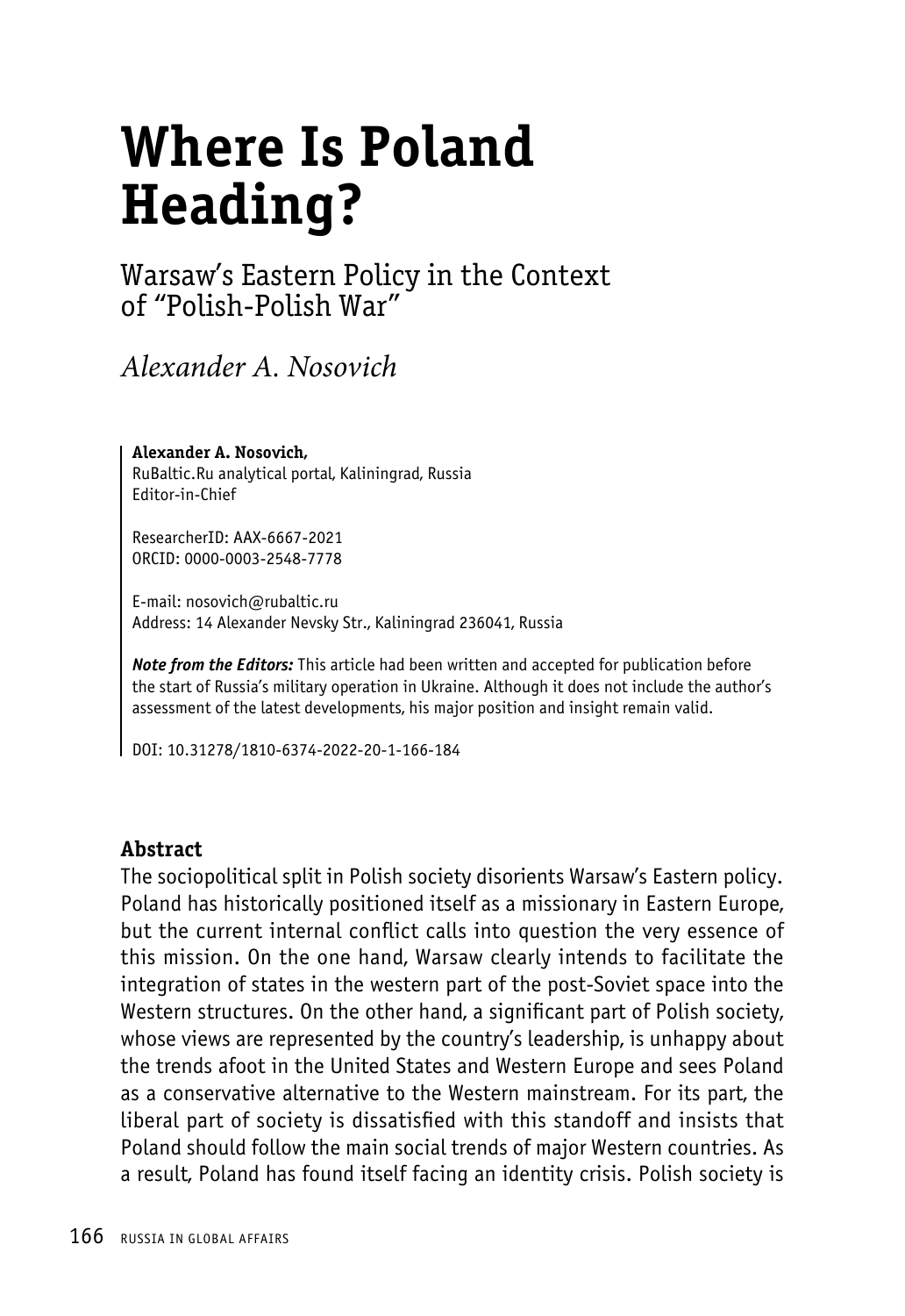divided into two approximately equal parts: conservative and liberal. In a situation like this, it is unclear not only where Poland is heading, but also what ideals it wants the former Soviet republics to match.

*Keywords:* Poland, law and justice, Polish conservatism, ideological split, post-Soviet space, Giedroyc-Mieroszewski doctrine.

#### **THE ORIGINS OF POLISH MESSIANISM**

Poland's ruling party Law and Justice (PiS) has inherited all traditions of Polish conservatism, which possesses some unique features. This ideology is described by one word: "Polishness" (polskość), which in Poland itself is considered untranslatable into any other language. Polishness is a set of unique features inherent in Poland and the Poles, which emerged under the centuries-long influence of complex geographical and historical factors in the nation's development.

The geographical factors include: 1) location in northeastern Europe, where the conditions are much harsher than those of the countries in western and southern Europe, which has molded this people's special courage, resilience, and moral integrity (Leskinen, 2002); 2) the status of the eastern frontier of the Western Christian world, which, on the one hand, makes Poland an eternal periphery of Europe and, on the other hand, missions it to defend Catholicism in the west and proliferate it to the east; and 3) the "geopolitical curse" of a country sandwiched between Germans in the west and Russians in the east, which predetermined the country's uniquely dramatic history, full of wars and expansions as well as repeated losses of statehood (Dmowski, 2017).

In such extreme conditions, the Polish people's system of values, formed over the centuries of struggle with difficulties, has become a guarantee of the nation's revival. Central to this system of values is the Catholic Church and faith (Kaczyński, 2020; Szałamacha, 2009). Poland's tragic history and self-sacrifice to other European countries make the country a moral standard and model. Poland positions itself as "Christ of Europe." This widespread vision illustrates the thesis, quite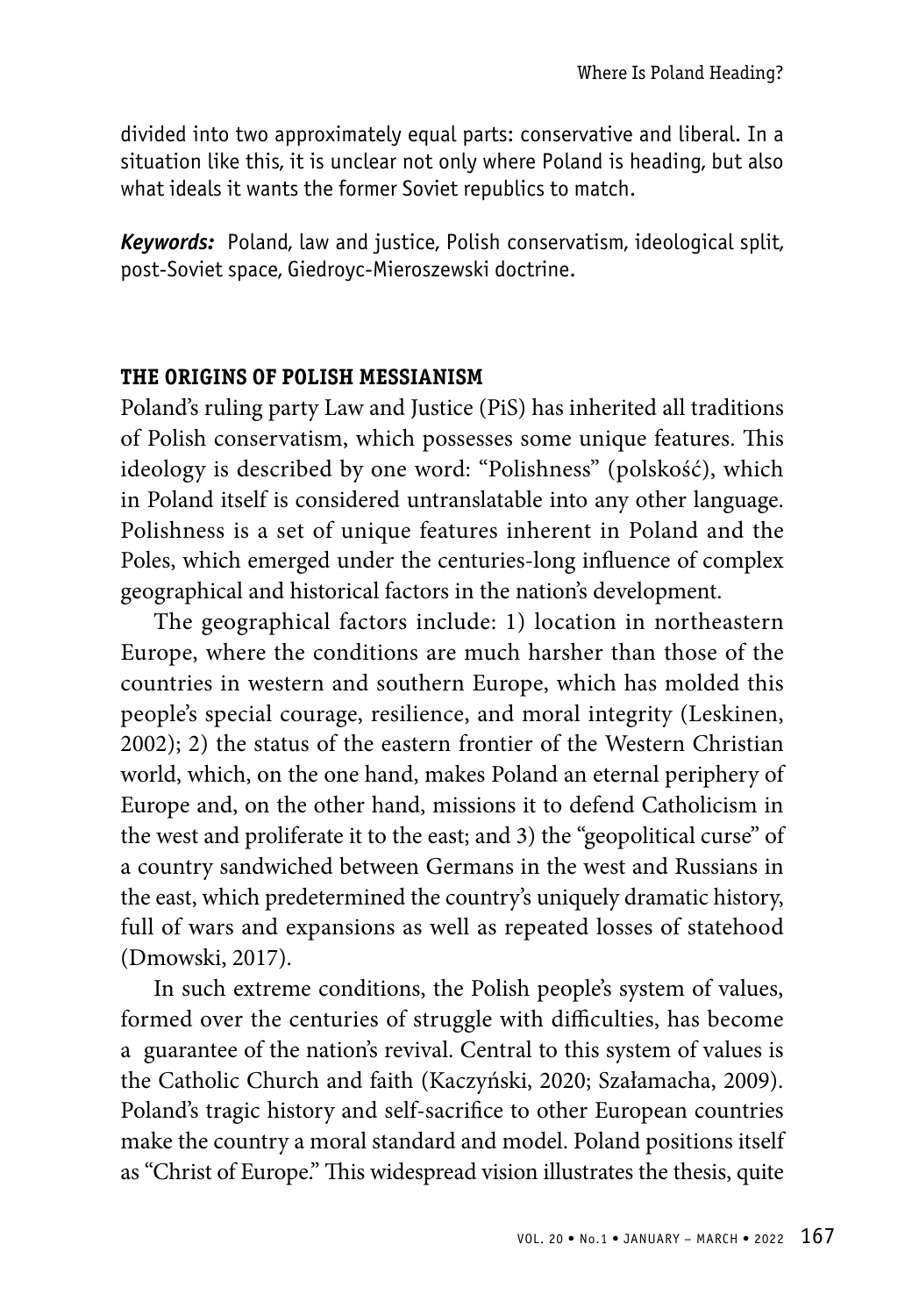common in Polish social thought, that the nation's sacrifices atoned for Europe's sins, just as Christ atoned for the original sin of man. And, just as Christ resurrected on the third day after the execution, Poland will resurrect, too (Lutosławski, 2015).

This attitude to its role in European history explains Poland's ambitions in the international arena. Its mission is not to learn something that is required from the former socialist countries in Central and Eastern Europe—but to teach, including by virtue of its socialist past. The socialist experience vaccinated Poland against leftist ideas, and now the Poles are obliged to caution Western countries, moving along their own paths to new socialism, against leftism (Szczerski, 2017).

#### **TWO POLANDS**

The internal conflict in Poland stems from disagreements over what concept the country should abide by in its development. The proponents of Poland's liberal path of development postulate that it is a European country like all the others and that it should develop in accordance with the general Western trends. The adherents of the conservative concept argue that Poland is unique, it is a model for the contemporary postmodern West, and not the other way round. The dichotomy of the two concepts of Poland's development has been reproduced over many generations of intellectuals. In Polish history, the unity and struggle of these intellectual traditions can be seen in the standoff between Piast and Jagiellonian ideas.

The Piast tradition dates back to the early Middle Ages, the first stage of Polish statehood in the 10th-14th centuries (the royal Piast dynasty). In those days Poland was a standard West Slavic kingdom. In its development, it followed the common pattern of European feudal states and was focused on interaction with German principalities. The emergence of Poland's imperial project resulting from the dynastic union with the Grand Duchy of Lithuania and Polish expansion to the east (the Jagiellonian dynasty) was a basically new stage in its development.

The Jagiellonian idea was a super-idea of Poland as a country in the East European Plain vested with the civilizing mission of spreading European culture to the east of its borders. The first and most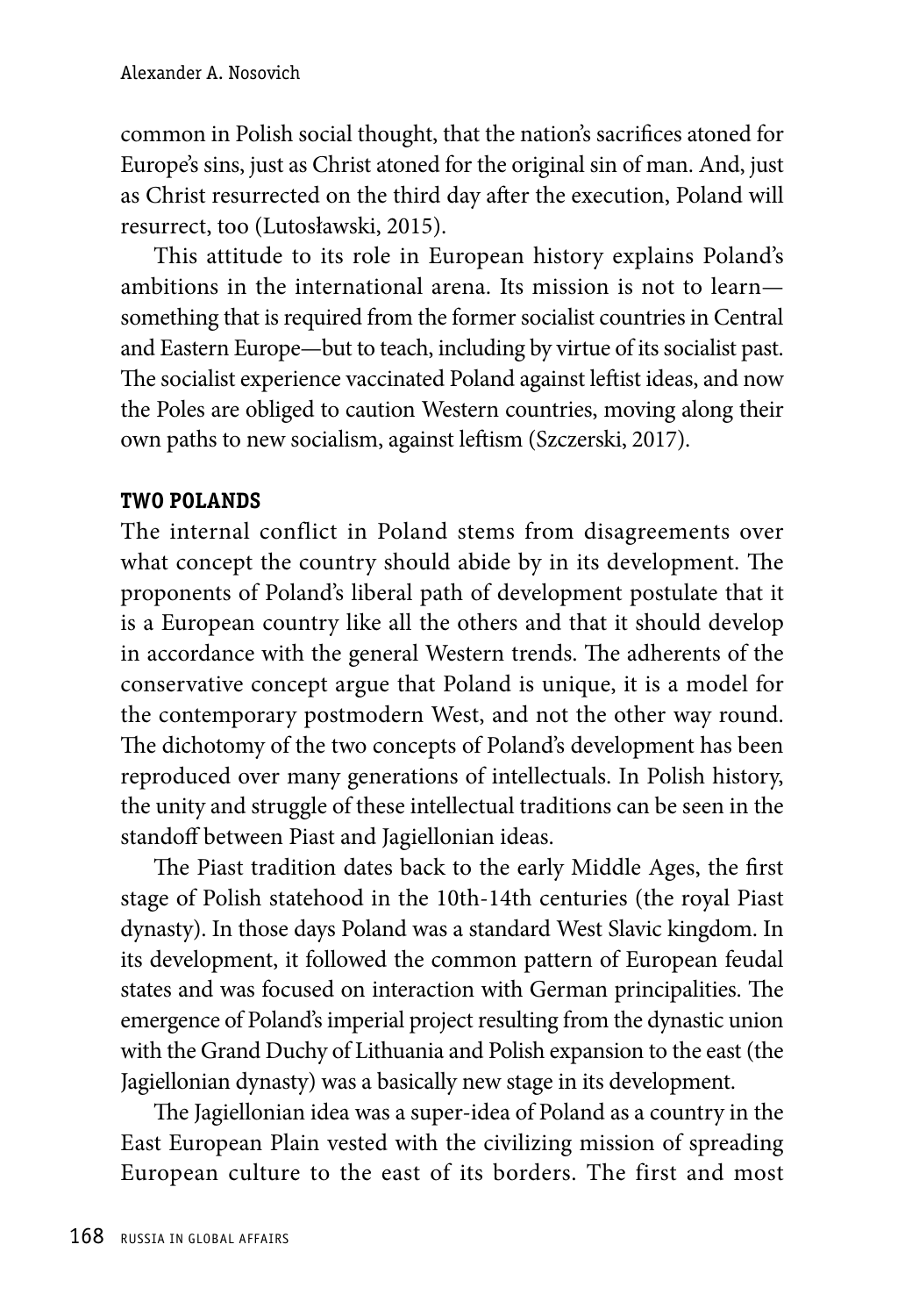ambitious practical implementation of this idea was I Rzeczpospolita, a medieval empire stretching "from sea to sea" and incorporating, in addition to Poland proper, the territories of today's Belarus, Ukraine, Lithuania, parts of Latvia, Moldova, and Russia. I Rzeczpospolita is the apogee of Poland's development for some Poles and the cause of its historical catastrophe for others (Labuda, 1989). It is not accidental that reflections on this unique state began during its agony. The Constitution of May 3, 1791, one of the key episodes in the historical policy of modern Poland, was an attempt to save I Rzeczpospolita by turning the empire into a nation-state, where the peoples of the Grand Duchy of Lithuania, abolished under the May 3 Constitution, were to be assimilated. This attempt came too late, and the further history of Polish political thought is that of projects to rebuild the state in a format that would have saved it from the catastrophe of its partitioning in the 18th century.

The clash of the two concepts of Poland's development manifested itself most strikingly in II Rzeczpospolita between World War I and World War II. The Jagiellonian tradition was unmistakably present in the political program of Marshal Józef Pilsudski, the de facto ruler of the restored state, who was keen to implement the project of a Polandled federation of East European peoples, from the Baltic Sea and the Black Sea to the Adriatic (Intermarium), liberated from the "yoke" of Russia. The federation's perimeter was identical to the borders of I Rzeczpospolita (Pilsudski, 2003; Matveev, 2010).

Pilsudski's geopolitical doctrine was opposed by Polish nationalism, with politician and publicist Roman Dmowski as its most outspoken proponent. Dmowski blamed Rzeczpospolita's tragedies on multiethnicity, Poland's expansion beyond its natural boundaries, and the ever-changing border in the east. He understood a stable and successful Poland as a nation-state of Poles with few ethnic minorities and clearly defined borders (Dmowski, 1932).

It is this kind of Poland that was constructed by the anti-Hitler coalition after the end of World War II in 1945 and has existed since then within its current borders. The postwar version of the country is the ideal "Piast" Poland: mono-ethnic, devoid of problem territories in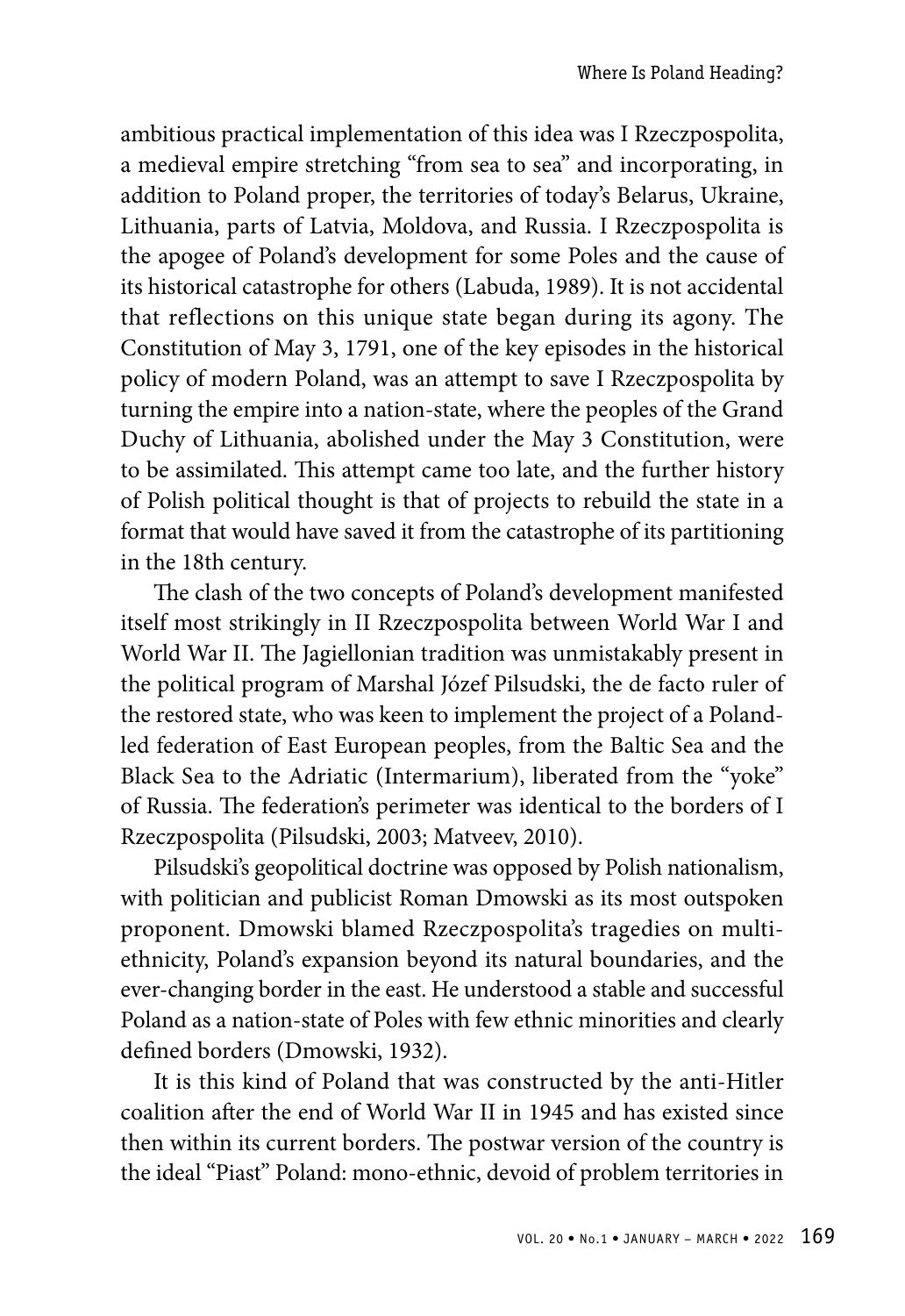the east (western Ukraine and Belarus, southeastern Lithuania), and brought closer to Germany with the acquisition of newly incorporated territories where German influence is significant (Silesia, Pomorskie Region). The objective achievements of postwar Poland—both as the Polish People's Republic (1947-1989) and as the Republic of Poland (1989-present)—are often attributed to its new political and geographical design (Grzymski, 2016).

#### **THE LIGHT THAT FAILED**

From the emergence of III Rzeczpospolita in the early 1990s and until just recently, it seemed that the heated public debate about the ways of Poland's development died down to never resume. A national consensus was reached regarding the main issues of the country's future, and all systemic political forces agreed to adhere to it. In general, the main vector was formulated as a "return to the West": transition to a market economy and democratic institutions and integration into NATO and the European Union. On the eastern track, the consensus between Piast and Jagiellonian geopolitics was reached on the platform of the Giedroyc-Mieroszewski doctrine, developed by the Polish political emigration. Poland's postwar borders are a benefit, while the western borders of the USSR are a disadvantage. The independence of Ukraine, Belarus, and Lithuania is a prerequisite for Poland's independence. Poland should exert a democratizing influence on them, thus securing itself against the risks associated with direct proximity to Russia by using Warsaw-oriented, but independent territories as "buffer states" (Mieroszewski, 1973).

The resumption of the ideological conflict among the Poles resulted not from failure, but from the success of the development model chosen after the country turned its back on socialism. Poland has been successfully integrated into the supranational structures of the collective West, implanted the institutions of parliamentary democracy on its own soil, and made its economic development a European-level phenomenon. During the global crisis of 2008-2009, Poland's economy kept growing and reached an EU record of 5% per quarter on the eve of the 2020 crisis (Malgin, 2016).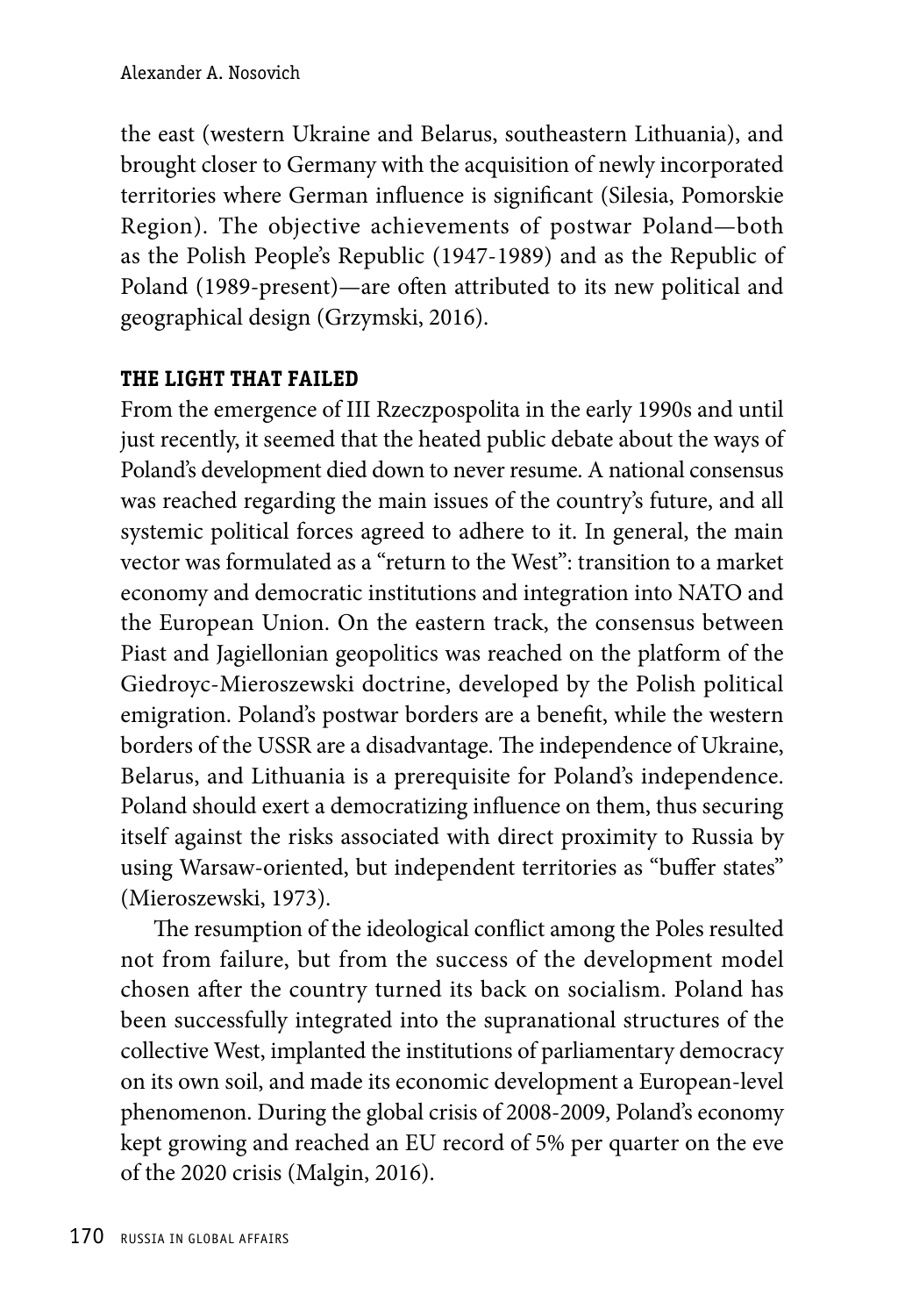However, these achievements made Poland not only certain that the chosen path of returning to the West was correct, but also bolder in discussions within the Western community and skeptical about the trends dominating in the West (Krastev, Holmes, 2019). The doctrine of Polish exemplariness in the 21st century received a new impetus in opposition not only to its Eastern rivals, but also to its Western allies. Polish messianism (at least in terms of the desirable) turned out to be directed towards both the East and the West. The modernization theory—the generally accepted view that Poland's success was the result of importing Western practices—was contrasted with a conservative viewpoint: Polish society, by virtue of its historical characteristics, has retained the main features of European modernity, from which postmodern Western Europe had already departed (Kuzniar, 2012) This is precisely what ultimately determined the success of postsocialist Poland.

Poland's rightists targeted their criticism at the European Union and the transformations afoot within Western European societies: multiculturalism, de-Christianization, social atomization, disintegration of the traditional family, and denial of traditional gender roles. The internal dispute with the Polish liberals, who welcome the Western European processes and their transfer to Polish soil in line with the clichéd logic of Westernization as a safeguard of progress, turned out to be a derivative from the latent dispute with Europe. Poland is an intact shard of genuine Europe: it is obliged to fight against the manifestations of Western decay in order to serve as a model for Western allies and, as its resources grow, to be able to reverse the degradation of the collective West (Szczerski, 2017).

The popularity of such ideas grew as the signs of the Western community's loss of strength became increasingly evident. Polish conservatives point to such signs as the EU's geopolitical incapacity, depopulation, failure of the integration policy, social deviations resulting from the cult of the tolerance policy, and growing disillusionment with liberalism and democratic institutions. Poland, which has integrated into the EU, perceives these manifestations of modern Europe's weakness as a challenge. Hence the desire to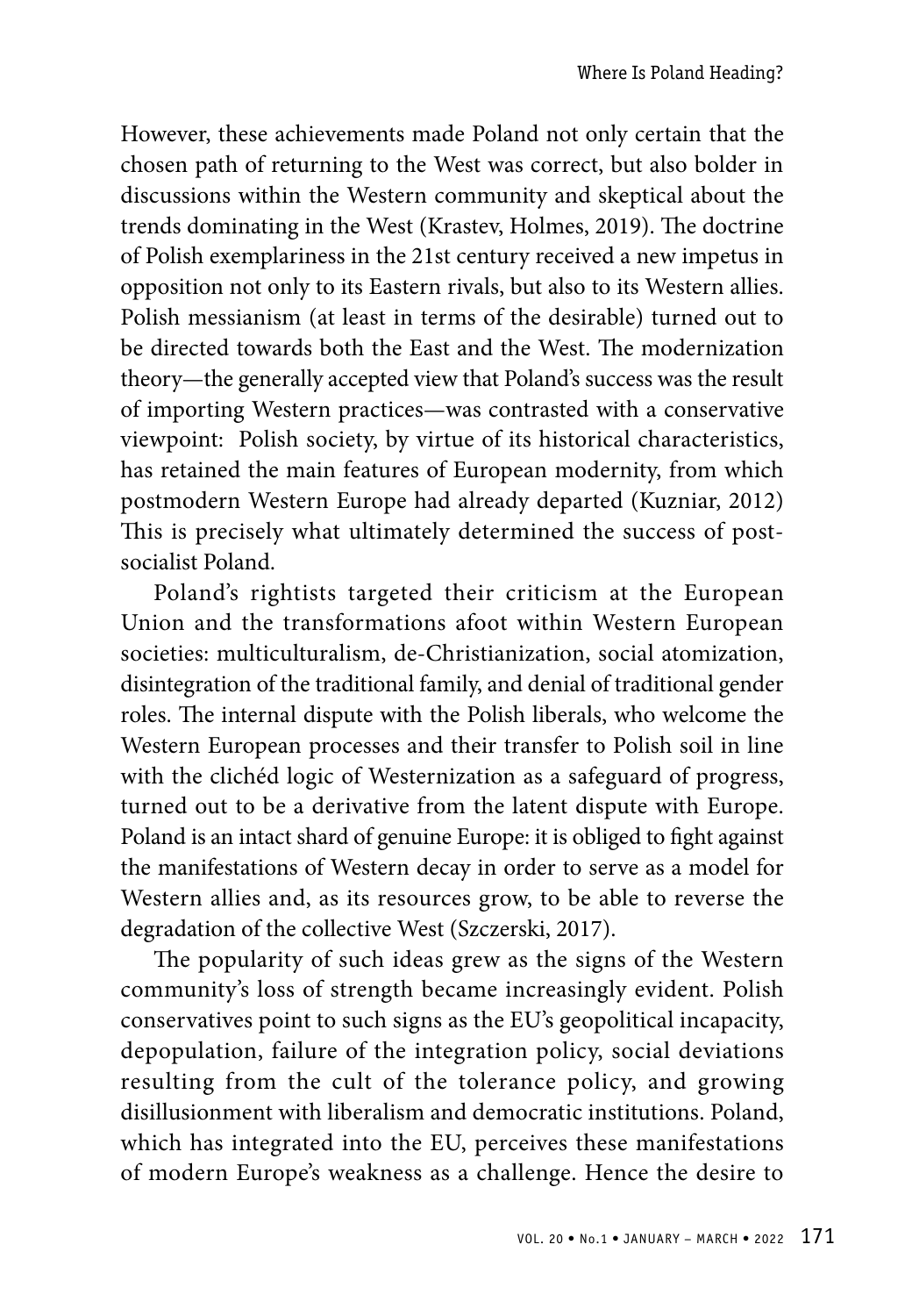become an internal conservative alternative and a fulcrum for the Old World.

## **JAROSLAW KACZYŃSKI'S POLAND**

Stronger self-confidence and skepticism towards processes in the West paved the way for the Jaroslaw Kaczyński-led conservative Law and Justice Party's (PiS) rise to power in 2015. The PiS victory came as a surprise to many, because at that time Kaczyński's party was customarily seen as an eternal opposition. Polish society and many political experts thought there were no chances for it to come to power again simply because it was hopelessly locked inside the boundaries of its "electoral ghetto." The fact that the party had already formed its government once in 2005-2007, and Lech Kaczyński, Jaroslaw's twin brother, was elected Poland's president, was regarded as a political aberration that in no way affected the main trend of the country's sociopolitical development—the liberalization of Polish society—and therefore was quickly eliminated. By the mid-2010s, there had developed a stereotype that exactly a quarter of the Polish electorate invariably voted for Law and Justice, and this number of Kaczyński's supporters spoke for itself. A classic example of this attitude was a speech by Adam Michnik, one of the intellectual leaders of Polish liberalism, editor-in-chief of *Gazeta Wyborcza*, before the 2015 presidential election. Michnik said that the PiS candidate, then President Bronislaw Komorowski, would lose the election only if he, while driving his car drunk, ran down a pregnant nun at a pedestrian crossing. Komorowski, as everybody remembers, lost the election, and PiS candidate Andrzej Duda took over as Poland's president.

Law and Justice's success in the 2015 electoral cycle shocked the liberal segment of Polish society. Each new achievement of Law and Justice came as a surprise, despite the previous ones: Andrzej Duda's position of the frontrunner in the first round of the presidential elections, Duda's victory in the election runoff, and the PiS victory in the parliamentary election with such a comfortable advantage that enabled it to form a one-party government (37%). When for the first time since 1989 there emerged a situation where one political force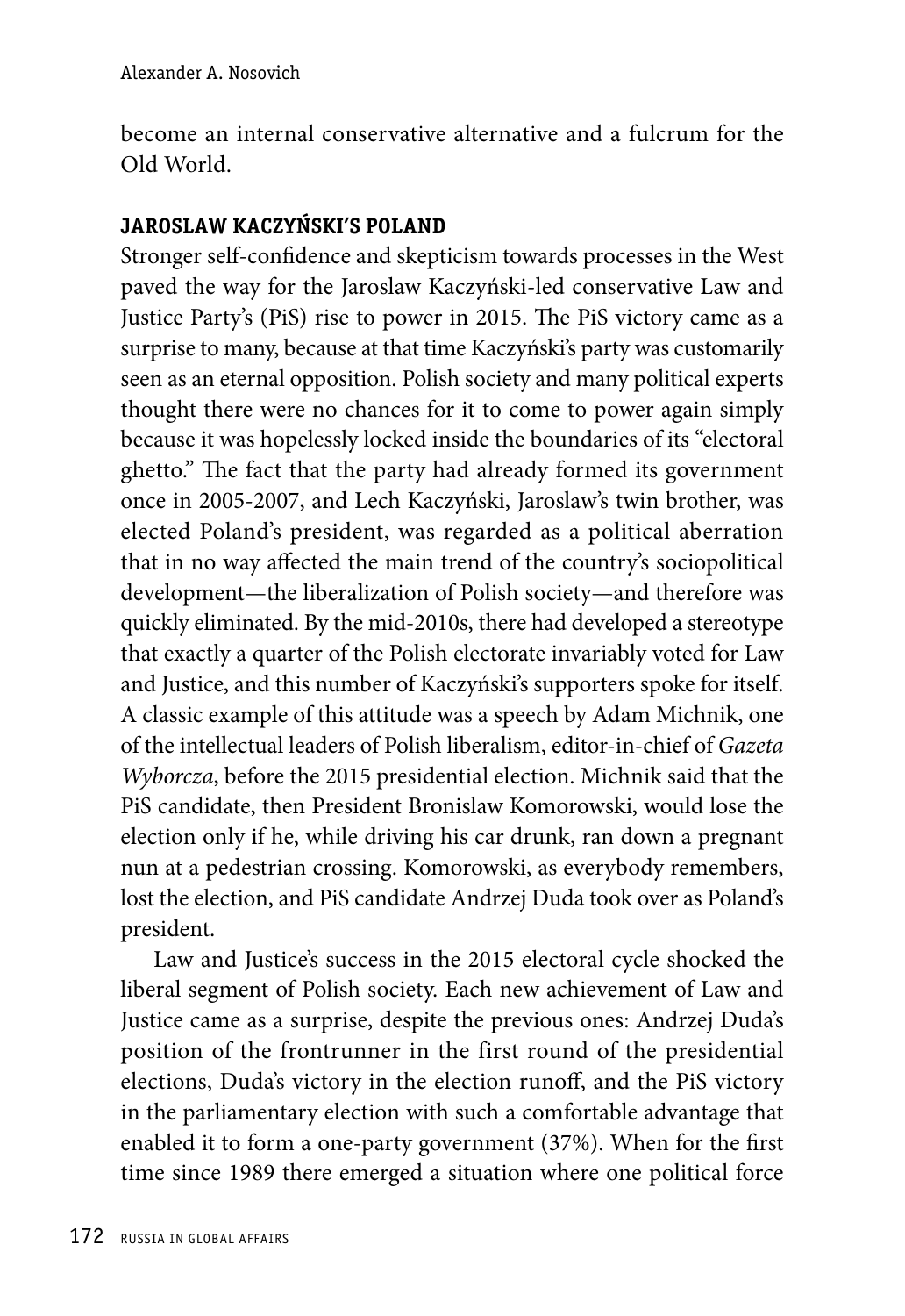grabbed all power in the country, some speculated that it was nothing but a system glitch and PiS, just like after 2005, would not stay in power long. However, in the 2019 parliamentary election, Kaczyński's party improved its own performance, gaining 45%, nearly twice the number of votes cast by its core electorate (Vedernikov, 2019). Andrzej Duda was re-elected in 2020, even though at that time Polish society was already facing the socioeconomic consequences of the coronavirus pandemic. These developments indicate that Poland's anti-liberal turn is a much more serious and lasting phenomenon than the conservatives' opponents initially thought.

Law and Justice has strengthened its position in power owing to the decisive implementation of its program of radical social measures, accompanied by steady economic growth, lower unemployment, and public debt reduction. Economic growth during PiS's rule helped the party gain a firmer foothold and earned its ideology more supporters. Jaroslaw Kaczyński's program criticizes Poland's post-socialist course as contradictory, indecisive and inconsistent from the standpoint of breaking with the legacy of the Polish People's Republic (without questioning either the market economy or NATO membership). The project of III Rzeczpospolita, according to the doctrine of the Law and Justice party, did not materialize because it had not fully broken away from the legacy of the Polish People's Republic. Without getting rid of the rudiments of old socialism imposed by the East, it cannot resist the corrupting influence of new socialism coming from the West. Therefore, Kaczyński and his team aim to build IV Rzeczpospolita based on conservative Catholic values, the only ones possible for Poland. The political slogan regarding the creation of IV Rzeczpospolita postulates the need for fundamental changes in the system of the Polish state. The very use of this narrative, popular in the conservative discourse, indicates dissatisfaction with Poland's current condition. Contemporary Poland, III Rzeczpospolita, is seen as in no way different from the socialist Polish People's Republic. There is a very strong striving for reorganization and renewal of public life, which will lead to the emergence of a new, better Poland (Szałamacha, 2009).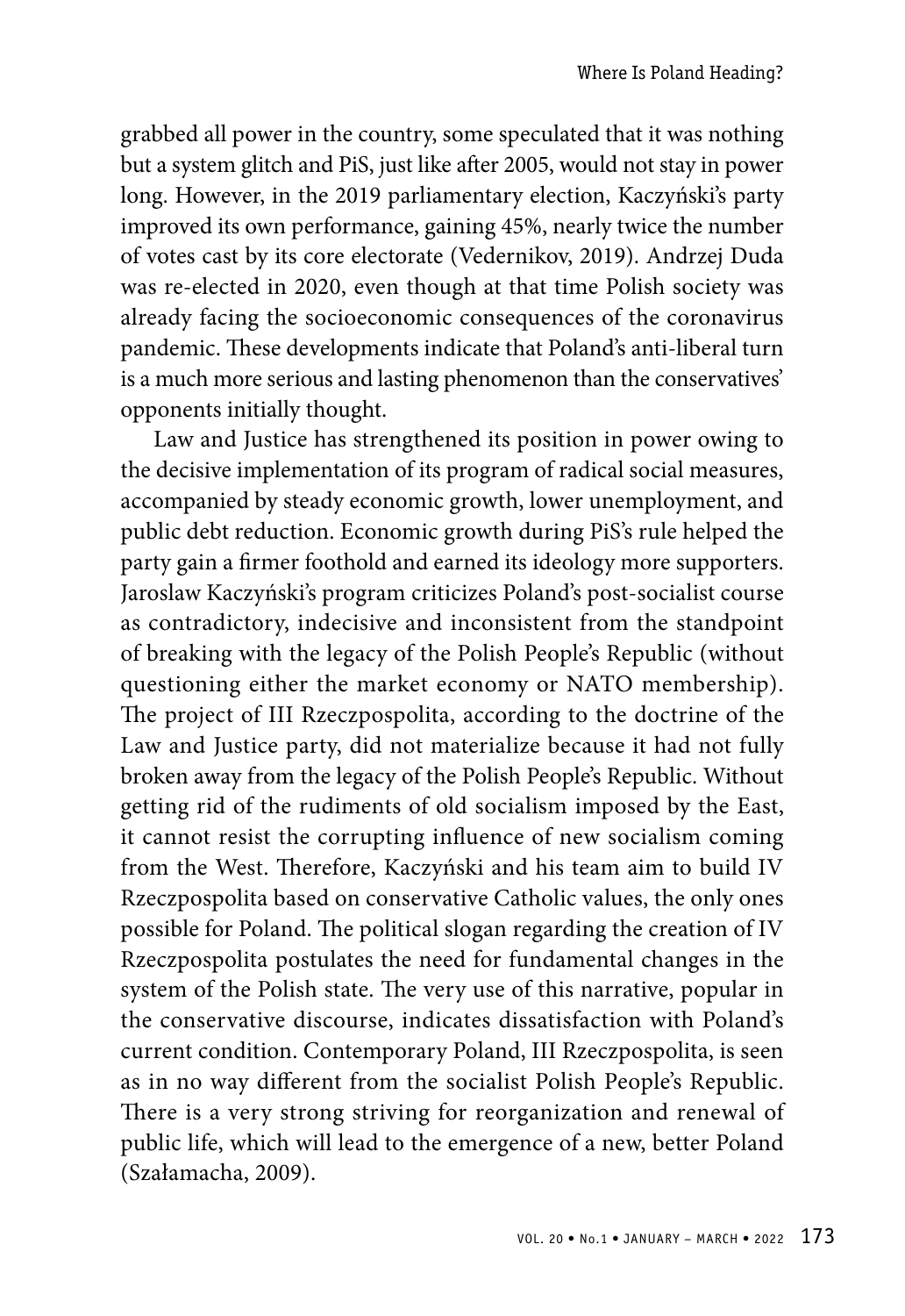In practice, the efforts to build IV Rzeczpospolita boil down to an outspokenly illiberal economic and social policy and a "historical counteroffensive" based on the historical memory policy implying decommunization and aiming to label as criminal any deviation from the official point of view on the ideologically significant events in Polish history, and on the symbiosis with the Catholic Church in education and propaganda. PiS owes its growing popularity to the social policies of the governments this party formed, which resulted in firmer support for other components of the conservative course. The so-called people's projects—programs to support young people and families with children, as well as greater social benefits and a heavier tax pressure on foreign business in Poland (primarily German) as a source for funding this social policy—evoke criticism from PiS's opponents inside and outside the country who argue it is sheer populism. However, labeling Polish conservatives populist would be premature. Their prime motive is not the desire to woo the masses, but ideology that makes the Kaczyński team take both most popular and most unpopular steps. For example, the appeal for the support of the traditional family and natural reproduction of the Polish nation has generated, on the one hand, the program Family 500+ (a monthly allowance of 500 zlotys per child) favored by all, and, on the other hand, the scandalous policy of a total ban on abortion, which, according to opinion polls, is rejected by a vast majority. For the regime, the positive or negative electoral effects in both cases are of secondary importance: ideology comes first.

## **"POLISH-POLISH WAR"**

Law and Justice's policies create a split and existential conflict in Polish society. This is not just about struggle for power or disagreements over domestic policies. The clash is between the concept of Poland as a "normal European country," which the clerics and conservatives are pushing off the main track of historical development back into the dark Middle Ages, and the concept of Poland as a unique phenomenon that needs to be cleared of everything harmful and superficial that the Communists from the East imposed on it in the past and the "leftists" from the West are imposing today.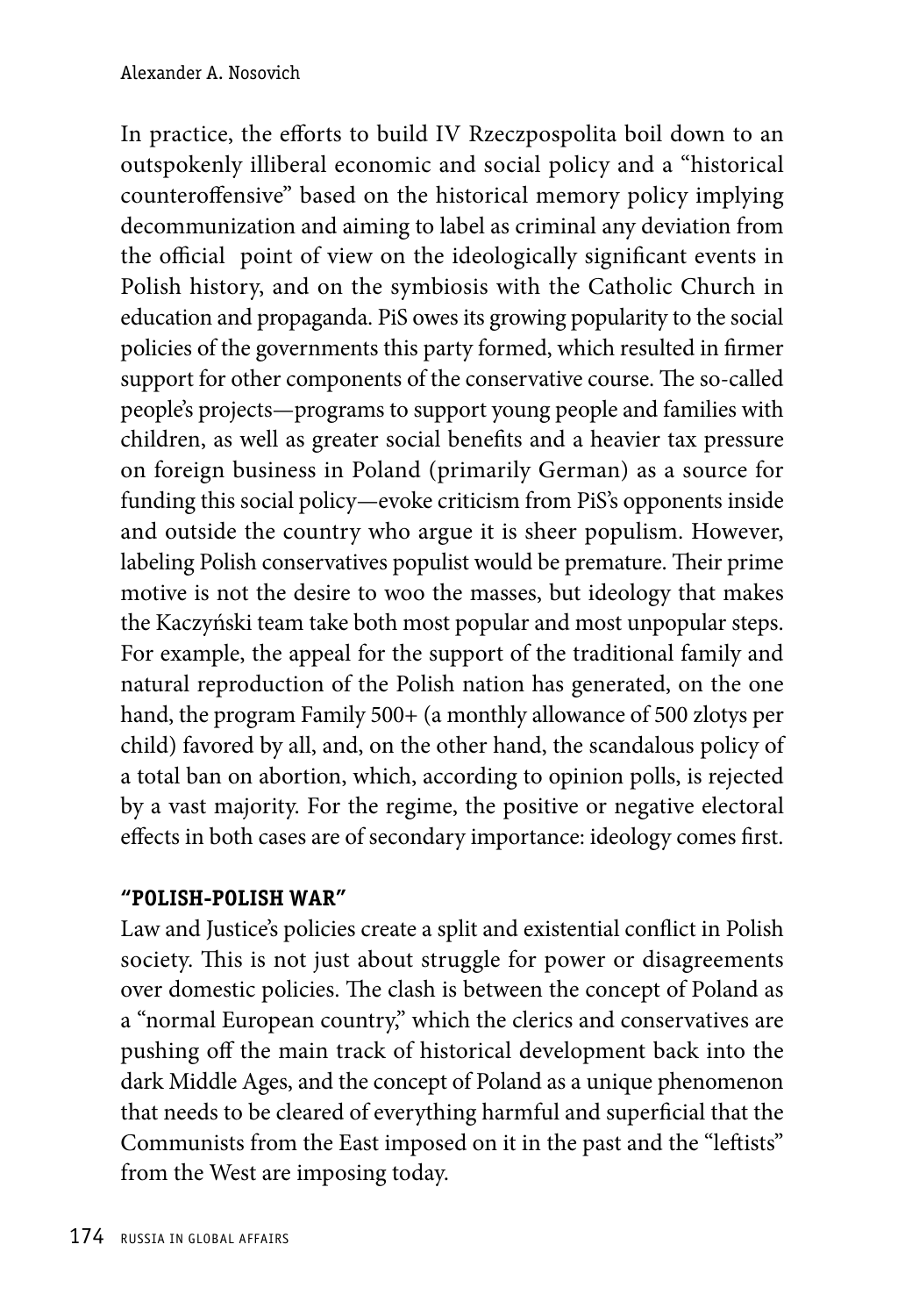No compromise between the two concepts is in sight, and this factor aggravates the discord. The conflicting parties are keen to hit each other's fundamental values, thus inflicting the maximum moral damage on their opponents. The severity of the internal conflict is described by the Poles themselves as a "Polish-Polish war," and this phrase has become popular in the domestic political discourse. It characterizes the uncompromising attitude of both sides towards each other and their perception of the opponent as an enemy (Lykoshina, 2015).

This trend manifests itself, above all, in the controversy over abortion, which the ruling conservatives, in accordance with their Christian beliefs, equate to murder and seek to outlaw. The de facto ban on abortion in the country (refusal to take into account even an incurable fetal disease, the cause of 98% of legal abortions performed in Poland as a valid reason) has caused massive protests, the strongest since the Solidarity movement's rallies in the 1980s (Karaeva, 2020). At the same time, whereas during the first attempt to ban abortion in 2016 the protests took place mainly in the legal space, the "women's strike" of 2020, when the second attempt was made, is quite remarkable not only because the number of participants grew, but also because it turned out to be far more radical. The 2020-2021 protests were directed not against the government alone, but against the symbols of conservative Catholic Poland—the Church and the priests. In the fall of 2020, feminist movement activists disrupted church services and repeatedly burst into churches with posters "Let's pray for abortion," and the walls of the churches were painted with the sign of a lightning (the protesters' emblem) and offensive graffiti. There were cases of left-wing radicals attacking parishioners with blade weapons, beating priests, and smashing statues of the Virgin (Razumovskiy, 2021).

For the radical opposition, discrediting the Catholic Church in the media has become inseparable from discrediting the authorities. This is done by means of scandals involving pedophile priests and accusations that the Vatican covers up sexual crimes against children. As a result of the flare-up of protests in the fall of 2020, this rather long-standing issue has finally turned into a political instrument. The involvement of the personality of the "Polish pope," John Paul II (whose cult in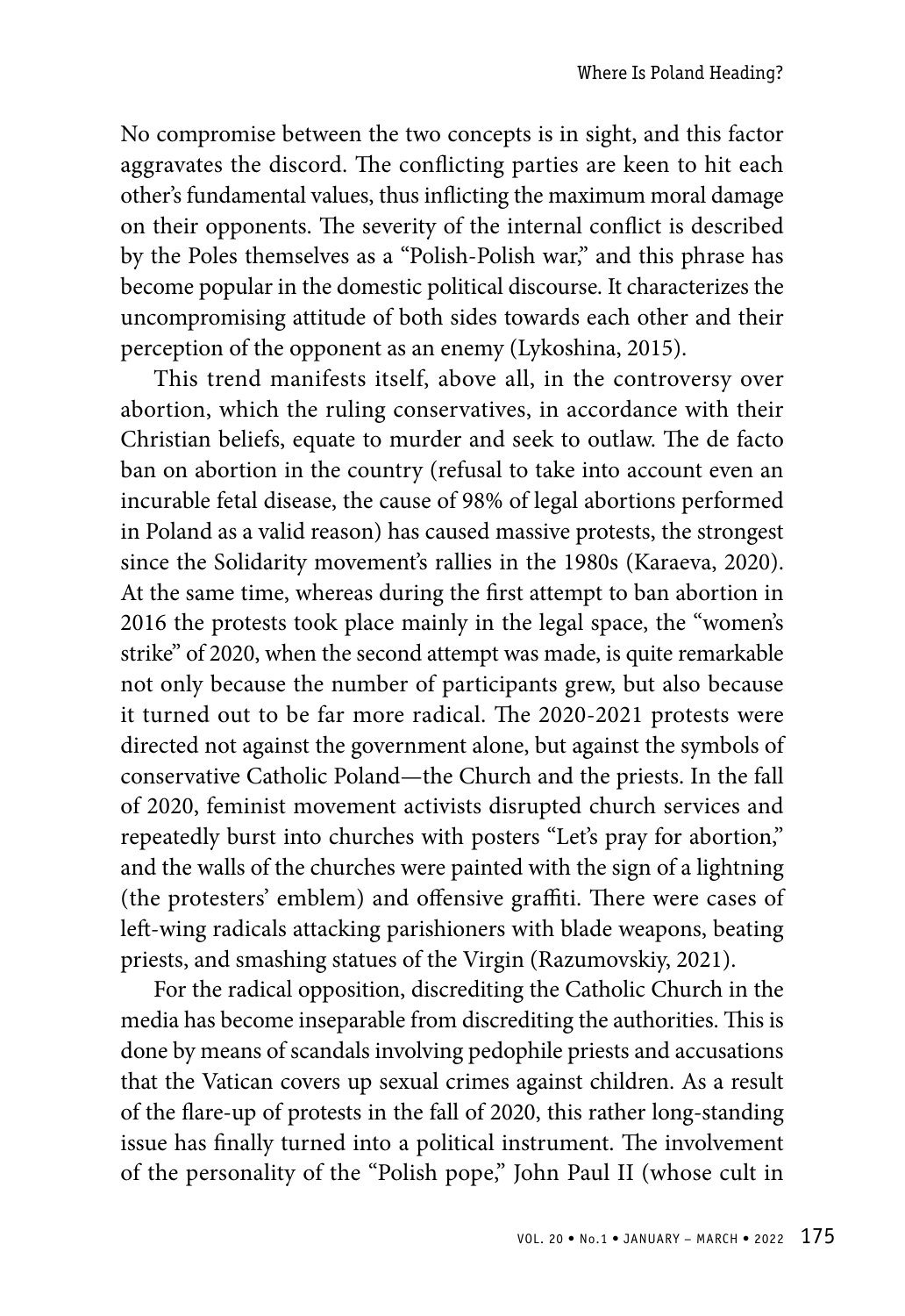modern Poland is comparable to the cult of Vladimir Lenin in the Soviet Union), in a pedophile scandal was used as a tool to discredit the conservative value system. The charges that the "Polish pope" was an accomplice in hushing up the outrage over pedophile priests had a de-sacralization effect as strong as the destruction of the Leninist cult in the late *perestroika* years in the Soviet Union (Zatyka, 2015). For Poland, traditionally the most religious country in the whole of Europe, where 47% of the population attend church services at least once a week, and Catholicism is considered the "bond" that has enabled the Poles to revive the nation and the state, such actions are not just signs of ordinary political struggle. The supporters of conservative ideas see them as attempts to change Poland's cultural code and deprive the Polish nation of its fundamental values and identity (Balcer et al., 2017).

Neither side boasts numerical superiority over the opponent, which exacerbates the drama of the Polish split. Polish society falls into two approximately equal parts. This circumstance was most clearly seen in the presidential election runoff in 2020, when incumbent President Andrzej Duda received 51% of the votes, and his opponent, Warsaw Mayor Rafal Trzaskowski (of the liberal Civic Coalition), 49%. At the same time, as the conflict deepens, centrism disappears from Polish society. On the one hand, the Civic Coalition (formerly Civic Platform), which has traditionally been a moderate right-liberal party, is drifting towards the anti-clerical agenda of left-wing radicals. On the other hand, the right-wing part of the political spectrum is getting more and more radicalized: the Confederation coalition of extreme right-wing parties increasingly often accuses PiS of being too moderate and inconsistent.

## **EASTERN POLICY AND INTERMARIUM**

The social split in Poland follows the mainstream trends that were observed in the major Western countries in recent years. In terms of depth and scale, it is comparable to the situation in the United States, where society is also split into two approximately equal and steadily radicalizing parts. The ideological split in the West deprives the Polish policy of an external stabilizer. Poland is beginning to be perceived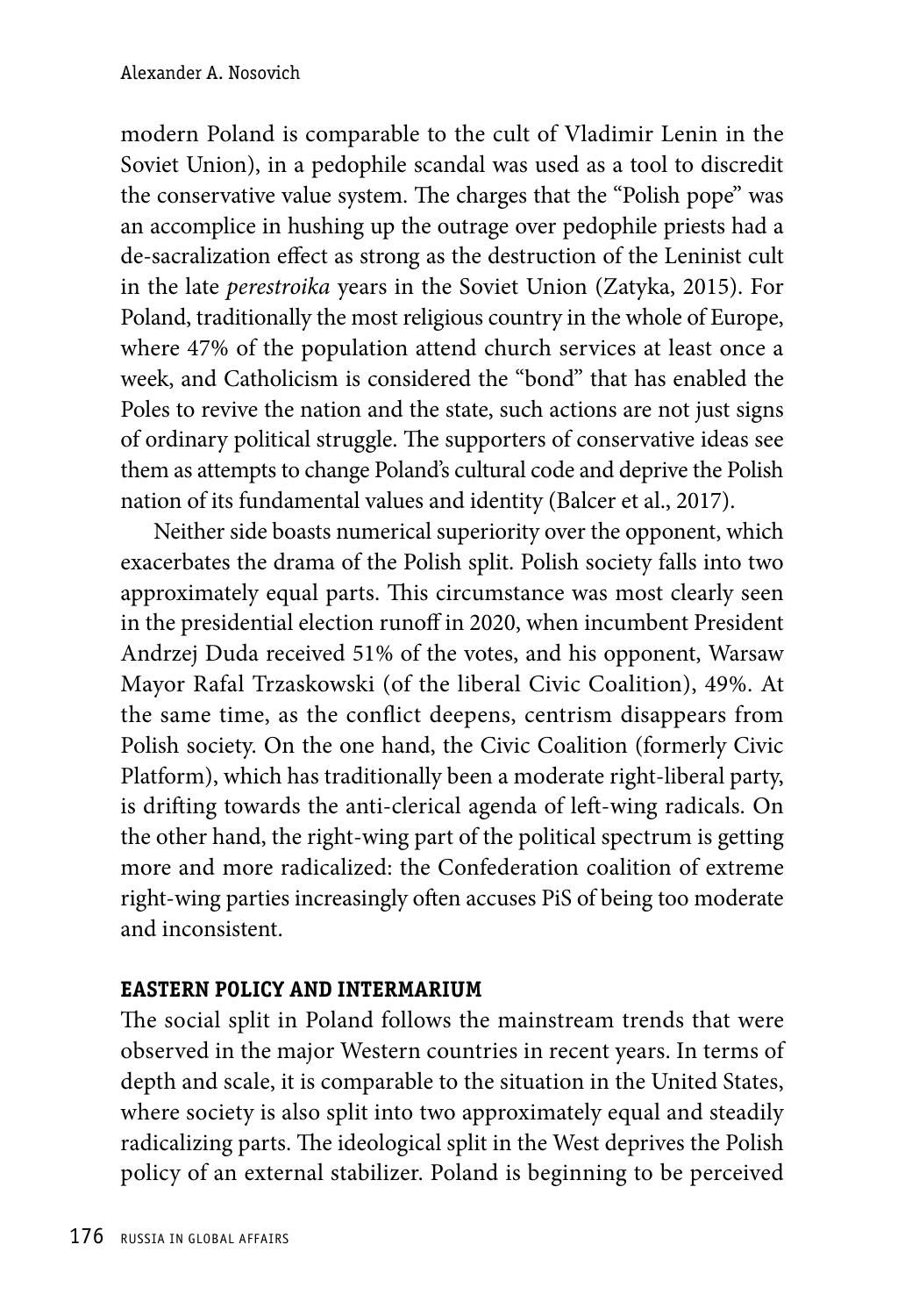by the establishment and the politicized part of Western societies in the context of their own internal tensions. The attitude towards it is increasingly formed along the friend-or-foe line. This approach of the Western allies towards Poland reduces the value of its active foreign policy in the post-Soviet space in the interests of the United States and the EU.

Whatever the internal rifts in Poland's political class, there is still an intra-elite consensus on the main aspects of international politics: a strategic alliance with the United States, high activity in the European Union and NATO, a policy of containing Russia, and steps to enhance Poland's influence on the Eastern Partnership countries (Kuzniar, 2012). At the same time, Warsaw is increasingly looking for ideological allies, while stigmatizing opponents. The 45th president of the United States, Donald Trump, was perceived by the conservative Polish leadership primarily as an ideological ally. Many features of his policies were similar or identical to those of Law and Justice (refusal to accommodate migrants, rejection of ecoactivism as a political ideology, and skepticism towards international institutions, especially towards the European Union).

On the other hand, Polish nationalists' traditionally negative attitude towards Germans has received a new value dimension. From the standpoint of Polish conservatives, contemporary Germany, one of the leaders of the liberal world, is a symbol and source of the destructive tendencies that are gaining strength in Europe today (de-Christianization, multiculturalism, and destruction of society through identity politics). For its part, the Polish opposition regards the European Union and Germany as natural allies in the internal political struggle. The Civic Coalition traditionally leans on Berlin, for which PiS has all along labeled it as Germany's agent of influence (Mikhalev, 2018). In relations with the United States, Poland's liberals are close to the Democratic Party. This explains why they were so enthusiastic when they learned the name of the winner in the 2020 presidential election, Joseph Biden, who on the eve of his election, put Poland on the list of "totalitarian regimes" in Eastern Europe, next to Hungary and Belarus.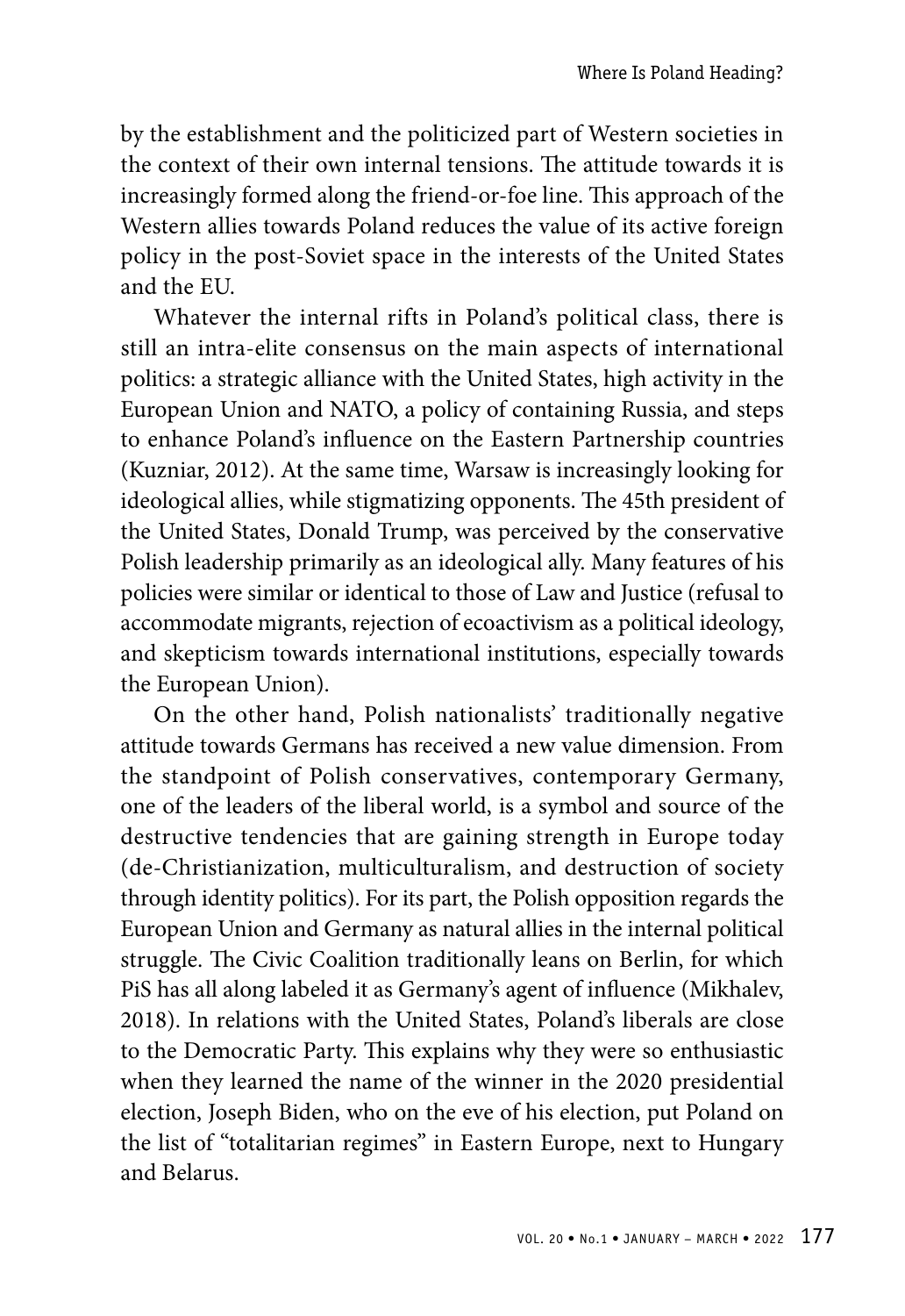In an international context like this, Poland, firstly, has virtually no chance of resolving the internal conflict via external mediators, because those countries in the West that might act as go-betweens in Poland's internal conflict are experiencing similar difficulties, and their arbitration will not be neutral and impartial. Secondly, the ideological conflict in the West in general and in Poland in particular is causing a great deal of confusion in Warsaw's Eastern policy. For all ideological camps in the country this policy is confined to one narrative messianism, but now it becomes unclear what kind of values Poland should teach Ukraine, Belarus, and other former Soviet republics to follow. After joining the EU, Poland championed the European choice among its eastern neighbors, but now it would look strange to try to lead others towards the EU while at the same time denying EU values and criticizing the current model of European integration. An attempt to plant the seeds of opposition in the EU that would serve as Poland's ideological ally against Germany and Brussels will certainly not suit either Brussels or the post-Soviet countries, for they are well aware that Polish assistance of this sort may close the door to the European Union.

In this respect quite illustrative is Poland's policy of soft power in relation to Belarus. Over thirty years, it has built an infrastructure in Belarus for influencing public opinion that ensures the reproduction of a stable 10 to 25-percent share of the citizens adhering to pro-Polish and pro-Western views and drifting towards NATO and the European Union (Nosovich, Petrovskiy, Starikov, 2015). The key feature of the Polish humanitarian impact is the initiative for Belarus's rapprochement not with Poland alone (with the exception of a very narrow segment of Belarusian Poles—the Polish ethnic minority living in the western regions of Belarus), but with the West in general through Warsaw's mediation. At the same time, as the conflict between the PiS government and the European Union deepens and certain contradictions surface in relations with the United States, the image of Poland as a guide on the way to Europe looks ever more dubious.

Polish media and non-profit organizations traditionally target the liberal audience of large Belarusian cities, and they find it rather hard to explain to Belarusians why Poland's own policies are so conservative.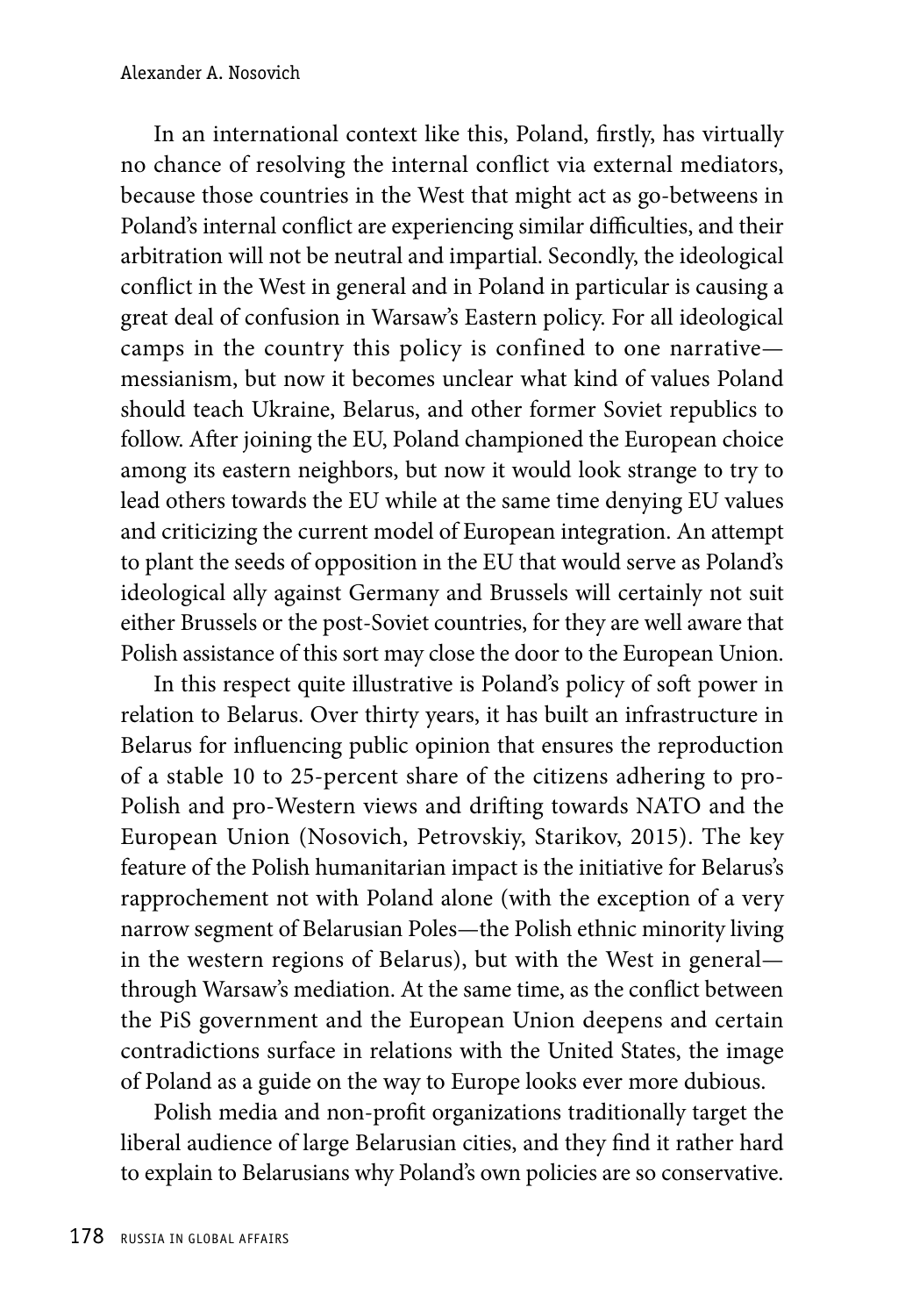Poland's internal processes often contradict the arguments in favor of a rapprochement between Belarus and the West, as well as real stories about what life is like in contemporary Western Europe and the United States. It becomes obvious that culturally Poland is not a full-fledged part of the West. The internal processes in Polish society differ from those afoot in societies of major Western countries. Therefore, Poland's ambitions to steer Belarus into the EU and NATO are increasingly bewildering. Currently, Poland can offer opposition-minded Belarusians only a negative agenda: the road to the West as a way to fight the "imperial influence of Russia." The positive agenda is already raising questions as Poland itself actively criticizes the liberal values dominating the West and the current model of European integration. This internal conflict between the desire for EU enlargement and dissatisfaction with it in its current form reduces the effectiveness of Polish influence on Belarusian society.

The sole track on which the value factor does not change Polish geopolitics is Russia. Poland's main political forces view Moscow as a menace to Eastern Europe. The similarity of Russia's domestic policy of the last twenty years with that of Law and Justice (subordination of the government-run media to the ruling elite, pressure on opposition television channels, and obvious similarity of the Family 500+ program with Russia's maternity capital program) is being used by critics inside and outside the country for discrediting the latter as "Putinization of Poland" (Benyumov, 2017). The Polish authorities strongly reject this comparison. No rapprochement between Russia and conservative Poland on a common value basis is possible because the rejection of Russia as an empire that has not repented before its victims is the core of the Polish conservatives' standard set of political cliches. To their mind, the fact that Moscow (as opposed to the West) is guided in its actions by correct ideology merely increases the danger coming from it (Lagovskiy, 2018). Russia, whatever it may look like in the eyes of the Polish elites, will remain the constituent Other for Europe, which must consolidate itself in the face of the common threat coming from the East. Therefore, contemporary Russia's reliance on "sound values" makes things still worse for Europe.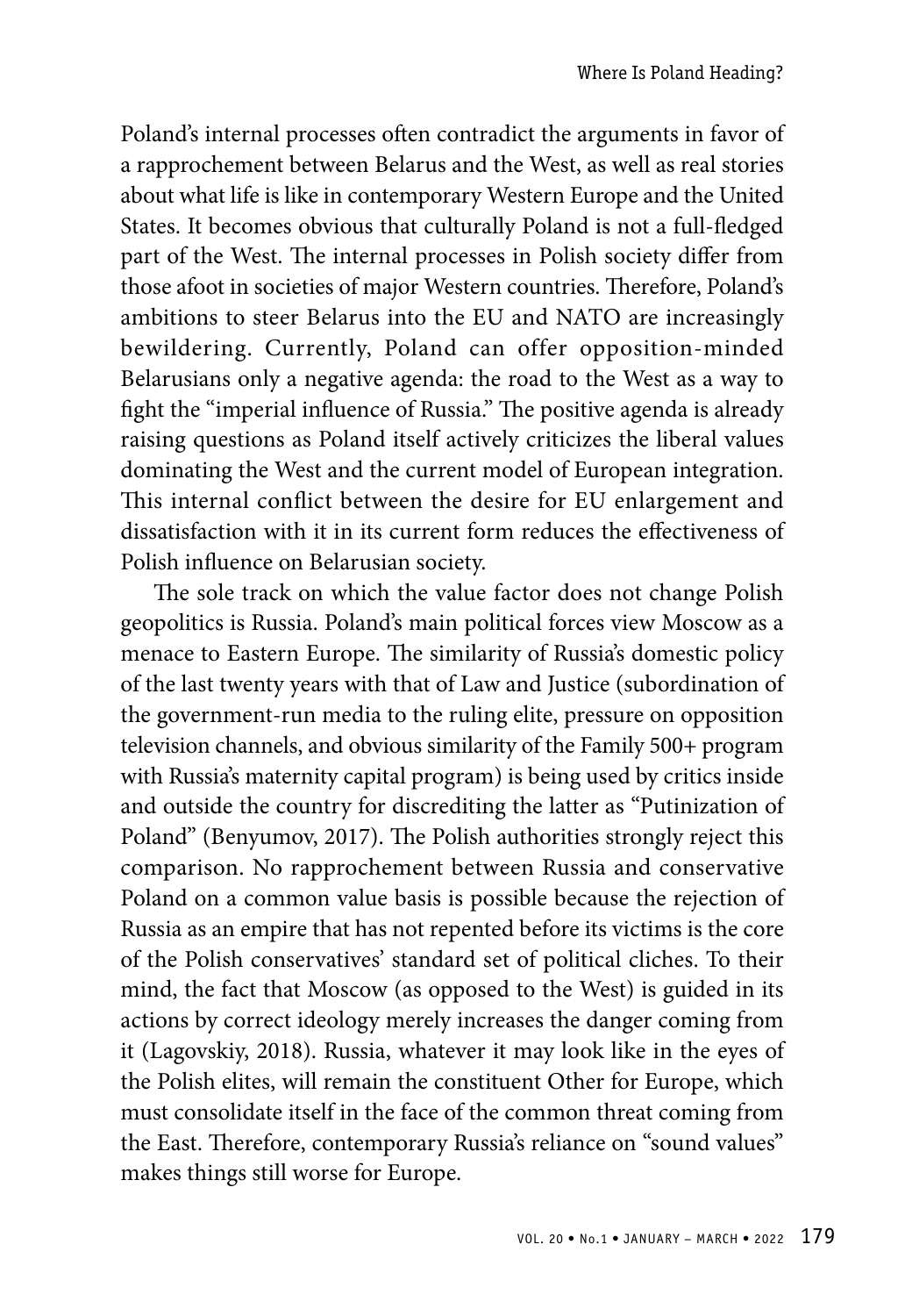In the recent history of Russian-Polish relations, periods of thaw occurred when leftist and liberal forces were in power in Warsaw. During the rule of the Civic Platform, Poland and Russia achieved partial depoliticization of the memory policy (the Katyn massacre) and a breakthrough in cross-border cooperation (visa-free travel between the Kaliningrad Region and the northeastern provinces of Poland). However, this background by no means turns the Polish globalists into Moscow's allies or friends. The benefits of participation in the containment strategy outweigh the potential gains from a rapprochement with Russia. Also, Warsaw's anti-Russian activities in the post-Soviet space during the Civic Platform's rule were not one iota milder than those of the Law and Justice party. It was under the government of Donald Tusk that Polish-Russian relations plunged into the current crisis (Shishelina, 2013).

Russia's interest in Poland lies mainly in the domain of its eastern policy: a quick look at the research works published in Russia in recent years (Krashenninikova, 2020; Vorotnikov, 2021) is quite telling in this respect. Warsaw's policies concerning Belarus, Ukraine, Moldova, and other former Soviet republics manifest blatant hostility towards Moscow and the ongoing centuries-long competition with it for dominance in Eastern Europe. Warsaw believes that the former Soviet republics currently involved in the Eastern Partnership program should be pulled out of the sphere of Russia's geopolitical influence. To achieve this, Poland, acting both on its own behalf and on behalf of the entire Western community, should offer the countries of the post-Soviet space an alternative, including alternative values. This factor illuminates the key strategic problem of Poland's Eastern policy: in Poland itself there is no consensus on what exactly this alternative must be like.

Given the depth of the current split over values in Polish society, and Poland's ideological disputes with other Western countries, it is not clear not only where Poland itself is heading, but also where it is leading the countries located between Russia and the European Union. For Ukraine, Moldova and Belarus, the European choice that Poland offers them is getting unclear. In a situation of the ideological split in the West, it is increasingly difficult for Poland to preach Western values in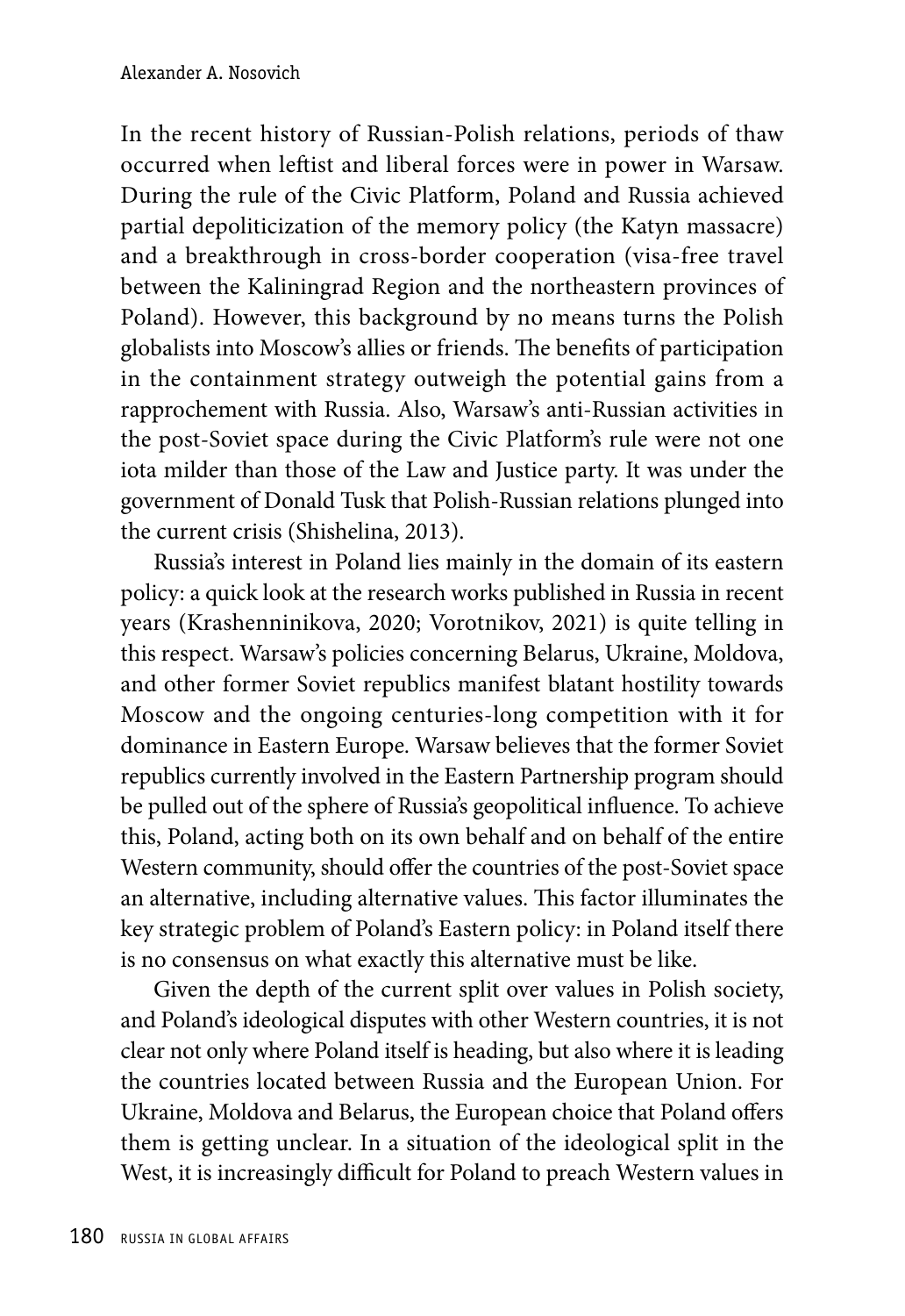the former Soviet republics, because this very set of values is the subject matter of fierce debates both within the entire Western community and, in fact, in Poland itself, too. This situation objectively complicates Warsaw's efforts to reorient the post-Soviet space geopolitically.

As long as Poland acts as an internal critic of fundamental social and political processes in the West, it cannot be considered its plenipotentiary representative in the East. Consequently, if the contradictions between Poland and its Western allies persist, Warsaw will have to enhance its efforts in promoting its alternative of regional geopolitics among Eastern European countries. The Three Seas Initiative (or Intermarium) can be considered a prototype. Currently, it is being coordinated with the United States and proposed to the countries participating in the EU's Eastern Partnership program as a regional complement to their European and transatlantic integration (Goltzov, 2018; Zvyagina, 2018). In the event of Poland's further ideological drift away from the main Western countries, Intermarium may become an alternative to both.

However, at this point, the Three Seas Initiative is not perceived by the former Soviet republics as a full-fledged substitute for the prospects of joining NATO and the European Union. It is also unlikely that in the future they may begin to regard Intermarium as an alternative to integration with Western structures because the project proposed by Poland is a coalition of peripheral Western states and for this reason is hardly attractive to potential participants. Poland's further differentiation from the main part of the Western community—the United States and Western Europe—will reduce its attractiveness for the post-Soviet republics. Oddly enough, Poland's Eastern policy, which is meant to resist Russia's influence in Eastern Europe, will benefit Russia.

#### **References**

Balcer, A., Buras, P., Gromadzki, G., Smolar E., 2017. *Polityka europejska rządu PiS* [European Policy of the PiS Government]. Warsaw: Fundacja im. Stefana Batorego.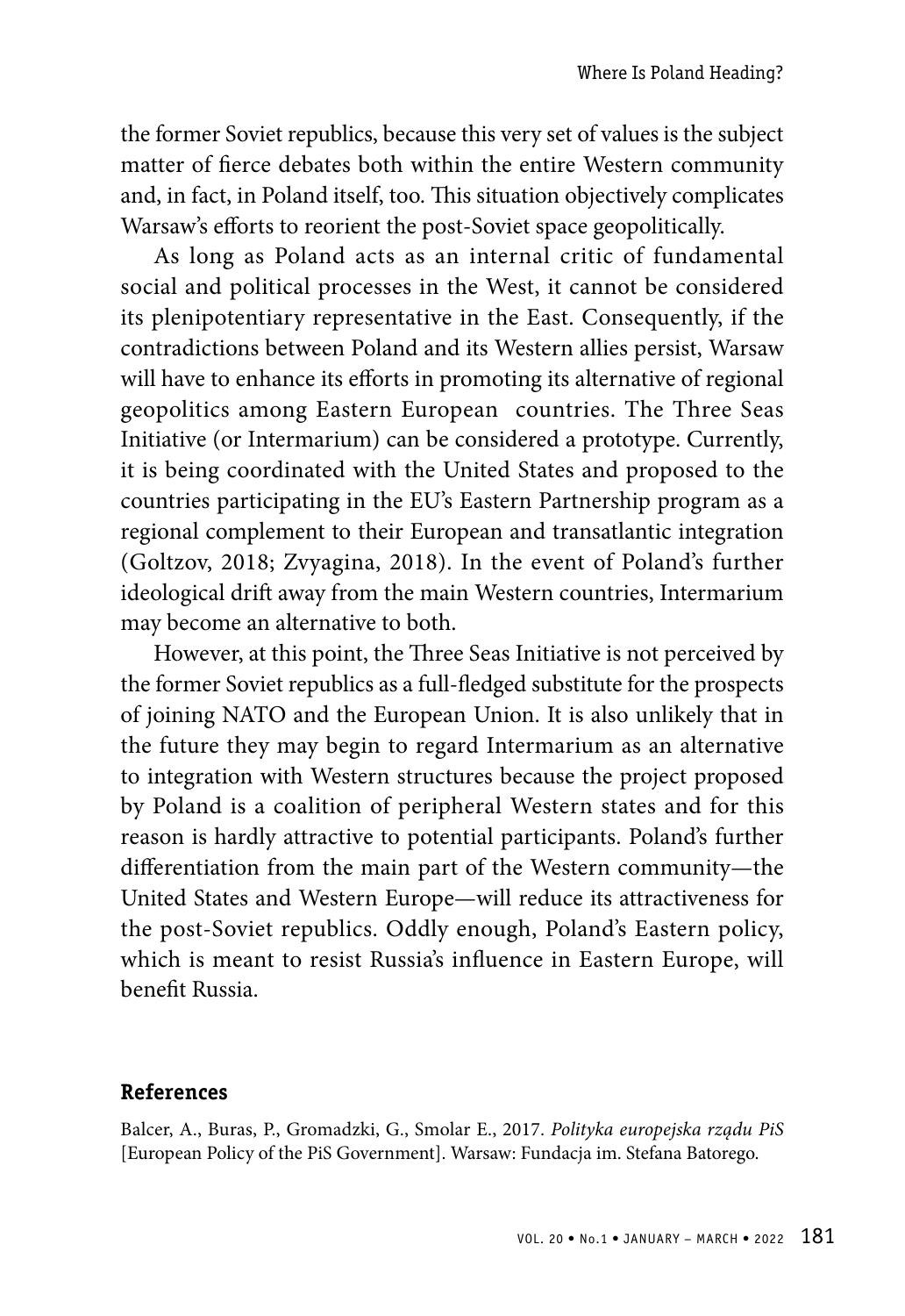Benyumov, K., 2017. Totalnaya putinizatsiya. Kak v Polshe boryutsa za traditsionnye tsennosti – i protiv kommunizma, migrantov i svobody SMI [Total Putinization: How Poland Is Fighting for Traditional Values—against Communism, Migrants, and Freedom of the Media]. *Meduza*, 14 December [online]. Available at: <meduza.io/ feature/2017/12/14/totalnaya-putinizatsiya> [Accessed 15 September 2019].

Dmovsky, R., 2017. *Germaniya, Rossiya i polsky vopros* [Germany, Russia, and the Polish Question]. Saint-Petersburg: Aleteiya.

Dmovsky, R., 1932. *Świat powojenny i Polska* [The Postwar World and Poland]. Warsaw.

Goltzov, A., 2017 Regionalny geopolitichesky proekt "Mezhdumorye": persrektivy realizatzii [Regional Geopolitical Project "Intermarium": Implementation Prospects]. *Sravnitelnaya politika*, 7(4).

Grzymski, J., 2016. *Powrót do Europy – polski dyskurs: wyznaczanie perspektywy krytycznej* [Return to Europe—Polish Discourse: Determining the Critical Perspective]. Warsaw: Oficyna Wydawnicza Uczelni Łazarskiego.

Kaczyński, Y., 2020. Europa musi szanować naszą tożsamość i kulturę [Europe Must Respect Our Identity and Culture]. *Rzeczpospolita*, 20 December [online]. Available at: www.rp.pl/Polityka/312209940-Kaczyński-Europa-musi-szanowac-nasza-tozsamosc-ikulture.html [Accessed 6 May 2021].

Karaeva, E., 2020. Protesty protiv zapreta abortov v Polshe: moyo telo—moyo delo [Protests against the Ban on Abortion in Poland: My Body Is My Own Business]. *Euronews*, 20 November [online]. ru.euronews.com/2020/10/26/poland-protestersenter-church [Accessed 6 February 2021].

Kenevich, Y., Tymovskiy, M., Choltzer, E., 2004. *Istoriya Polshi* [History of Poland]. Moscow: Ves' mir.

Krashenninikova, Ye. (ed), 2020. *Polsha v bor'be za Vostochnuyu Evropu 1920-2020* [Poland in the Struggle for Eastern Europe 1920-2020]. Moscow: Kuchkovo pole.

Krastev, I. and Holmes, S., 2019. Imitatsiya i nedovolstvo. Pochemu otstupil liberalism [Imitation and Discontent. Why Liberalism Retreated]. *Rossiya v globalniy politike*, 28 August [online]. Available at: globalaffairs.ru/articles/imitacziya-i-nedovolstvo [Accessed 15 April 2021].

Kuzniar, R., 2012. *Polityka zagraniczna III Rzeczypospolitej* [Foreign Policy of the Third Republic of Poland]. Warsaw: Fundacja im. Stefana Batorego.

Labuda, G., 1989. *Pierwsze panstwo polskie* [The First Polish State]. Krakow: Krajowa Agencja Wydawnicza.

Lagovsky, B., 2018. *Polsha bolna Rossiyei* [Poland Is Sick with Russia]. Moscow: Izdatel Stepanenko.

Leskinen, M., 2002. *Mify i obrazy sarmatizma. Istoki natsionalnoi idologii Rechi Pospolitoi* [Myths and Images of Sarmatism. The Origins of the National Ideology of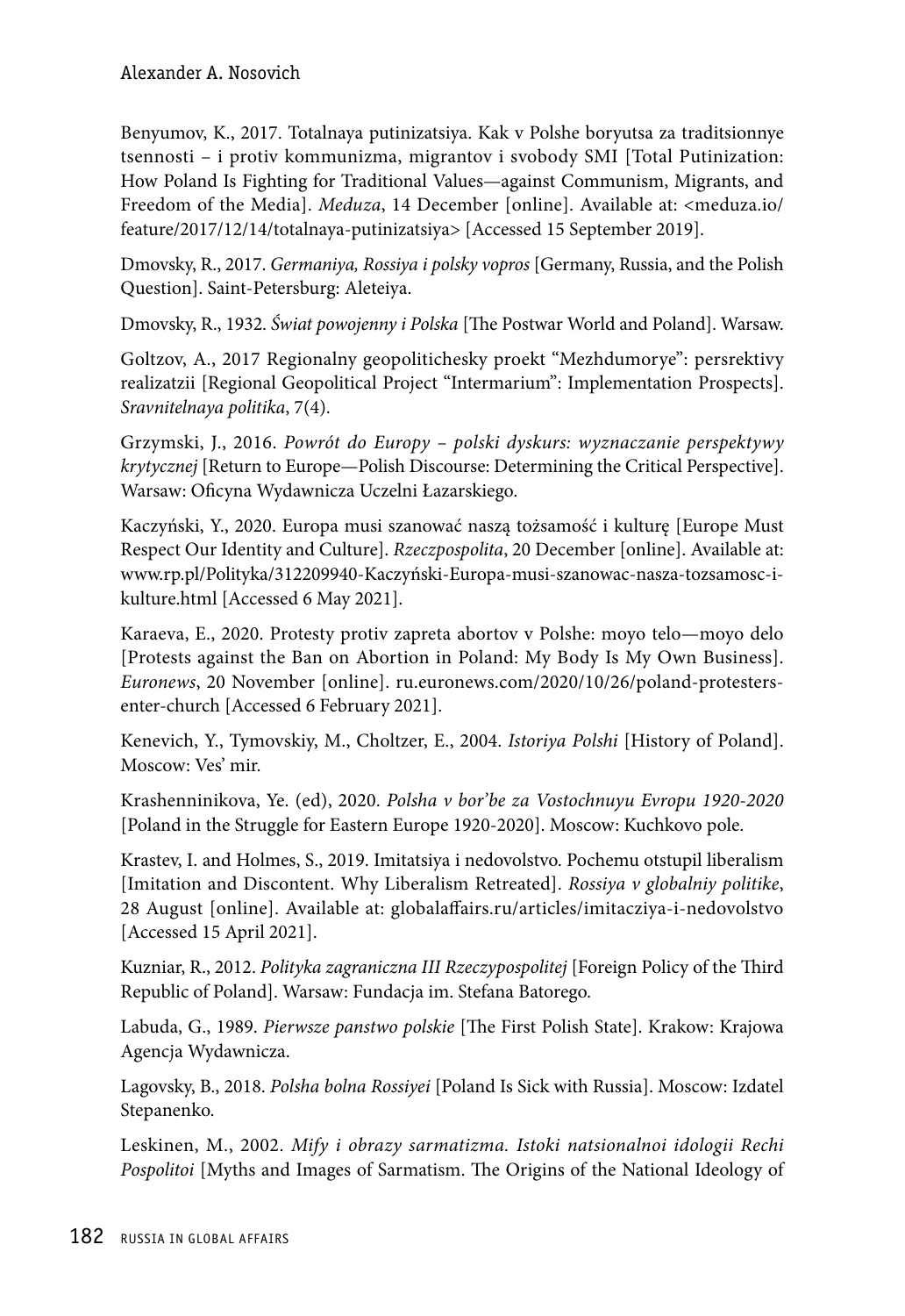the Commonwealth]. Moscow: Institut slavyanovedeniya RAN.

Lykoshina, L, 2014. Polskaya identichnost' v kontekste politicheskogo razvitiya strany [Polish Identity in the Context of the Country's Political Development]. *Evropeizm i nationalism v stranakh Vostochnoi Evropy* [Europeanism and Nationalism in Eastern Europe]. Moscow: INION.

Lykoshina, L, 2015. *"Polsko-Polskaya voyna": Politicheskaya zhizn' sovremennoi Polshi* ["Polish-Polish War": Political Life of Modern Poland]. Moscow: INION.

Lutosławski, W., 2015. Mesjanizm jako polski światopogląd narodowy [Messianism as Polish National Idea]. In: A. Wawrzynowicz (ed.) *Spór o mesjanizm. Rozwój idei*  [The Dispute over Messianism. Developing the Idea]. Warsaw: Fundacja Augusta hr. Cieszkowskiego.

Malgin, A. (ed)., 2016. *Polsha: politika, economika, obschestvo* [Poland: Politics, Economics, Society]. Moscow: Aspect-Press.

Marianski, J., 2014. *Postawy polakow wobec kościoła katolickiego – analiza socjologiczna* [Attitudes of Poles towards the Catholic Church: A Sociological Analysis]. Katolicki Uniwersytet Lubelski Jana Pawła II, Zeszyty Naukowe KUL 57, 1 (225). [online]. Available at: www.kul.pl/files/102/articles/2014\_1/2\_znkul\_2014\_1\_marianski\_janusz. pdf [Accessed 31 May 2021].

Matveev, G., 2010. Yuzef Pilsudskiy i Polskaya gosudarstvemmost' (1892-1921) [Jozef Piłsudski and Polish Statehood (1892-1921)]. *Rossiyskie i slavyanskie issledovaniya*, 5. Minsk: Izdatelstvo Belorusskogo universiteta.

Mikhalev, O., 2018. Sostoyanie i perspektivy liberalnykh partiy Polshi [The Condition and Prospects of the Liberal Parties in Poland]. *Sovremennaya Evropa*, 7.

Mieroszewski, J., 1973. Polska "Ostpolitik" [Poland "Ostpolitik"]. *Kultura*, 6/309 [online]. Available at: static.kulturaparyska.com/attachments/f1/38/5605f797c23229775b6250f5 01020ce033e4ee7a.pdf#page=36 [Accessed 30 May 2021].

Nosovish, A., Petrovsky, P., Starikov A., 2015. Anatomiya "evropeiskogo vybora": NKO Polshi i Pribaltiki v Respublike Belarus'. *RuBaltic.Ru* [online]. Available at: www.rubaltic. ru/article/politika-i-obshchestvo/23092015-nko-belarus/ [Accessed on: 06 June 2021].

Pilsudski, I., 2003. *Wybor pism* [Selected Works]. Wroclaw: Skarby Biblioteki Narodowej.

Razumovsky, A., 2021. Snyali krest: v Polshe oskvernyayut svyatyni i napadayut na svyaschennikov [The Cross Was Taken Down: Memorials Are Defaced and Priests Are Attacked in Poland]. *Izvestia*, 13 March [online]. Available at: iz.ru/1135452/ andrei-razumovskii/sniali-krest-v-polshe-oskverniaiut-sviatyni-i-napadaiut-nasviashchennikov [Accessed 1 May 2021].

Szałamacha, P, 2009. *IV Rzeczpospolita – pierwsza odsłona. Dlaczego się nie udało, co trzeba zrobić* [IV Rzeczpospolita – First Edition. Why What Had to Be Done Failed]. Poznań: Zysk i S-ka.